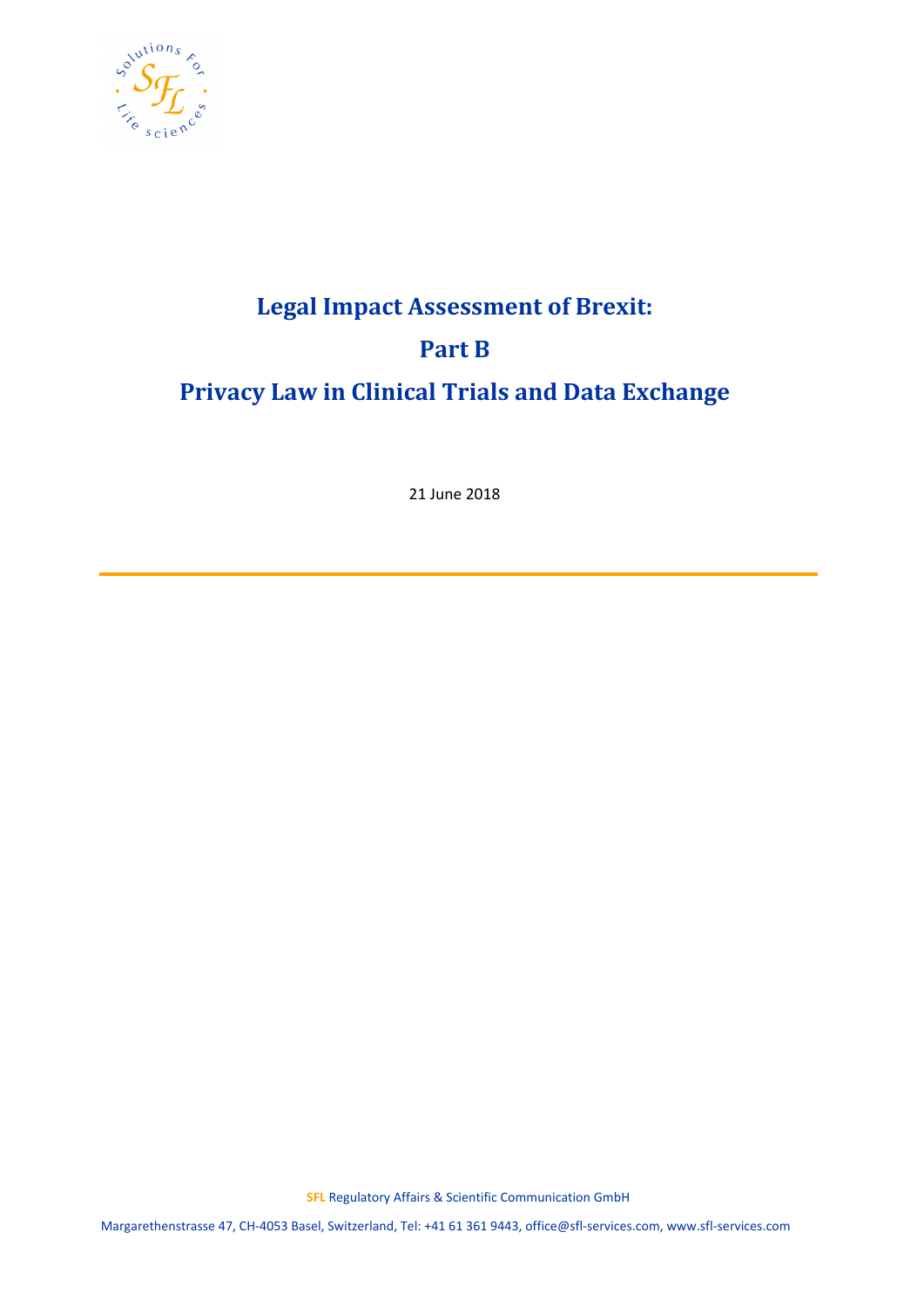

# **Table of Contents**

*This work is protected by copyright. Its duplication, processing, distribution, or any form of commercialization is allowed by properly referencing this document. We also allow "fair use" for purposes such as criticism, comment, news reporting, teaching, scholarship and research. We make every effort to keep the information on our website current but accept no liability whatsoever for the completeness or accuracy of the content provided, nor for any actions, inactions or damages resulting from reliance on or use of this information. Readers should take specific advice from a qualified professional when dealing with specific situations*.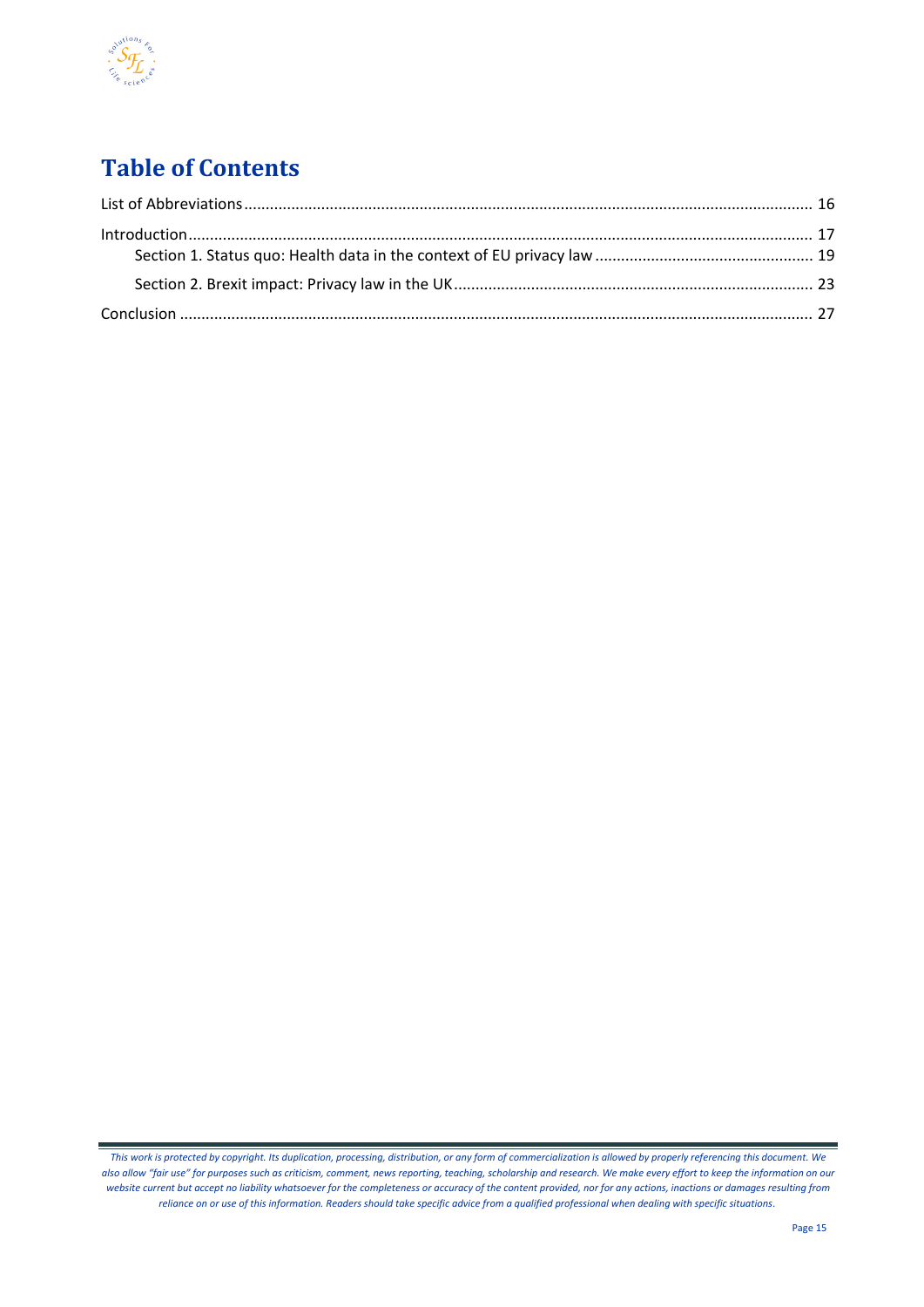

### <span id="page-2-0"></span>**List of Abbreviations**

| <b>CCI</b>                 | <b>Commercially Confidential Information</b>                                          |
|----------------------------|---------------------------------------------------------------------------------------|
| <b>CTR</b>                 | Regulation (EU) No 536/2014 of the European Parliament and of                         |
|                            | the Council of 16 April 2014 on clinical trials on medicinal products                 |
|                            | for human use, and repealing Directive 2001/20/EC [2014] OJ L                         |
|                            | 158/1                                                                                 |
| Data concerning health     | Personal data related to the physical or mental health of a natural                   |
|                            | person, including the provision of health care services, which reveal                 |
|                            | information about his or her health status, as per the definition                     |
|                            | provided by Article 4(15) GDPR                                                        |
| ECJ                        | Court of Justice of the European Union                                                |
| EEA                        | European Economic Area                                                                |
| <b>EMA</b>                 | <b>European Medicines Agency</b>                                                      |
| EU                         | <b>European Union</b>                                                                 |
| <b>FTA</b>                 | Free Trade Agreement                                                                  |
| <b>GDPR</b>                | Regulation (EU) 2016/679 of the European Parliament and of the                        |
|                            | Council of 27 April 2016 on the protection of natural persons with                    |
|                            | regard to the processing of personal data and on the free                             |
|                            | movement of such data [2016] OJ L119/1                                                |
| <b>ICF</b>                 | <b>Informed Consent Form</b>                                                          |
| <b>ICESCR</b>              | International Covenant on Economic, Social and Cultural Rights                        |
| МA                         | Marketing Authorization issued in accordance with Regulation (EC)                     |
|                            | No 726/2004 laying down Community procedures for the                                  |
|                            | authorization and supervision of medicinal products for human and                     |
|                            | veterinary use and establishing a European Medicines Agency                           |
|                            | (Medicinal Products Regulation No 726/2004) [2004] OJ L136/1                          |
| <b>MAA</b>                 | Marketing Authorization Application                                                   |
| <b>MRLR</b>                | Medical Research Law & Policy report, Bloomberg Law, The Bureau                       |
|                            | of National Affairs, Inc. (800-372-1033)                                              |
| Special categories of data | Genetic data <sup>1</sup> , biometric data <sup>2</sup> and data concerning health as |
|                            | defined above                                                                         |
| UN                         | <b>United Nations</b>                                                                 |
| <b>WMA</b>                 | <b>World Medical Association</b>                                                      |
| <b>WTO</b>                 | <b>World Trade Organization</b>                                                       |

<sup>1</sup>"Genetic data" means personal data relating to the inherited or acquired genetic characteristics of a natural person which give unique information about the physiology or the health of that natural person and which result, in particular, from an analysis of a biological sample from the natural person in question, as per the definition in the GDPR, under Article 4(13), which for the first time provides for a legal definition of this notion. <sup>2</sup> "Biometric data" means personal data resulting from specific technical processing relating to the physical, physiological or behavioral characteristics of a natural person, which allow or confirm the unique identification of that natural person, such as facial images or dactyloscopic data, as per the definition in the GDPR, under Article 4(14).

*This work is protected by copyright. Its duplication, processing, distribution, or any form of commercialization is allowed by properly referencing this document. We also allow "fair use" for purposes such as criticism, comment, news reporting, teaching, scholarship and research. We make every effort to keep the information on our website current but accept no liability whatsoever for the completeness or accuracy of the content provided, nor for any actions, inactions or damages resulting from reliance on or use of this information. Readers should take specific advice from a qualified professional when dealing with specific situations*.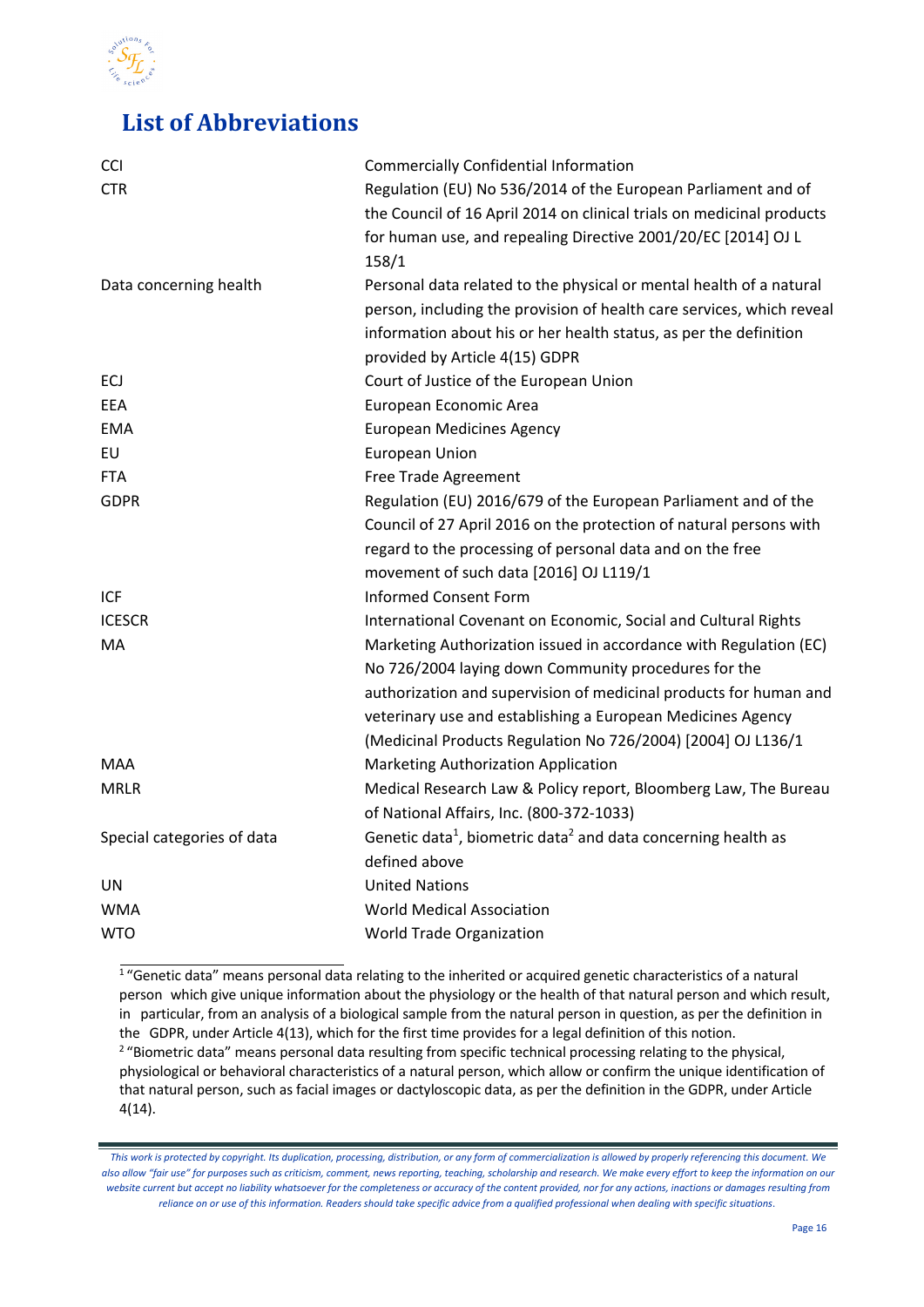

# <span id="page-3-0"></span>**Introduction**

Among the vast number of factors that will influence the impact and outcome of Brexit are the European Union legislations on clinical trials and data protection and the extent of alignment or divergence between a post-Brexit UK and the EU-27. These are two critical key legislations for the entire healthcare sector as well as for patients' access to medicines and to all kind of healthcare services that involve the exchange of data beyond the current UK borders with the other EU member states (on the continent and in Ireland).

The actual arrangements for Brexit will be set out in a Withdrawal Agreement<sup>3</sup> that has to be achieved within the two-year period that started upon the UK triggering the Article 50 process of the Treaty on European Union (TEU)<sup>4</sup> on 29 March 2017. The said document encompasses "[t]*he Article 50 negotiation process and principlesfor the United Kingdom's departure from the European Union*".5 At the time of writing this article certain progress has been made towards such an agreement, but there were still substantial uncertainties about the final Withdrawal Agreement and even more about the UK's plans for its future relationship with the EU. Legally, the Withdrawal Agreement will take the shape of a treaty between the UK and the EU, which will contain the framework of the EU-UK future relationship.

Whatever the framework for the EU-UK future relationship, "*the United Kingdom will become a third* country."<sup>6</sup> Under the EU General Data Protection Regulation (GDPR)<sup>7</sup>, this activates the application of the rules for transfer of personal data to third countries.<sup>8</sup>

The 'hard' Brexit scenario is best pictured by a Letter of 62 UK Conservative MPs sent to UK Primeminister Theresa May on 16 February 2018.<sup>9</sup> It means leaving the EU Customs Union and the Single Market, in order to be able to conclude free trade agreements (FTAs) with other countries. The 'hard' Brexit scenario favors applying WTO rules between the withdrawal date and the moment FTAs would be secured with different countries, However, applying WTO rulesis not automatic and transitional procedures will be necessary, after first reaching consensus between WTO members. A more recent letter of 60 MPs focuses on advocating for rejection of any participation in the EU Customs Union and the Single Market.<sup>10</sup> The UK must first become a third country to the EU in order to conclude

<sup>5</sup> Commission (EU[\) https://ec.europa.eu/commission/brexit-negotiations\\_en,](https://ec.europa.eu/commission/brexit-negotiations_en) accessed 9 May 2018.

<sup>&</sup>lt;sup>3</sup> Commission (EU) Draft Withdrawal Agreement on the withdrawal of the United Kingdom of Great Britain and Northern Ireland from the European Union and the European Atomic Energy Community (Withdrawal Agreement) [2018] [https://ec.europa.eu/commission/publications/draft-withdrawal-agreement-withdrawal-united-kingdom](https://ec.europa.eu/commission/publications/draft-withdrawal-agreement-withdrawal-united-kingdom-great-britain-and-northern-ireland-european-union-and-european-atomic-energy-community_en)[great-britain-and-northern-ireland-european-union-and-european-atomic-energy-community\\_en,](https://ec.europa.eu/commission/publications/draft-withdrawal-agreement-withdrawal-united-kingdom-great-britain-and-northern-ireland-european-union-and-european-atomic-energy-community_en) accessed 9 May 2018.

<sup>4</sup> Maastricht Treaty, 1992, published in consolidated version in the EU OJ C202/13 of 7 June 2016.

<sup>6</sup> Parliament (EU) 'Motion for a Resolution on the framework of the future EU-UK Relationship B8xxxx/2018' (Parliament (EU) Motion B8xxxx/2018), let. G, p. 3.

 $7$  Regulation (EU) 2016/679 of the European Parliament and of the Council of 27 April 2016 on the protection of natural persons with regard to the processing of personal data and on the free movement of such data (GDPR) [2016] OJ L119/1.

<sup>8</sup> GDPR Chapter V.

<sup>9</sup> A. Asthana, [https://www.theguardian.com/politics/2018/feb/20/tory-mps-sign-letter-to-theresa-may-outlining](https://www.theguardian.com/politics/2018/feb/20/tory-mps-sign-letter-to-theresa-may-outlining-hard-brexit-goals)[hard-](https://www.theguardian.com/politics/2018/feb/20/tory-mps-sign-letter-to-theresa-may-outlining-hard-brexit-goals)brexit-goals an[d https://www.scribd.com/document/371977491/Letter-from-European-Research-Group-to-](https://www.scribd.com/document/371977491/Letter-from-European-Research-Group-to-PM-May#from_embed)[PM-May#from\\_embed,](https://www.scribd.com/document/371977491/Letter-from-European-Research-Group-to-PM-May#from_embed) accessed 9 May 2018.

<sup>&</sup>lt;sup>10</sup> J. Elgot[, https://www.theguardian.com/politics/2018/may/02/pro-brexit-mps-urge-pm-to-drop-deeply](https://www.theguardian.com/politics/2018/may/02/pro-brexit-mps-urge-pm-to-drop-deeply-unsatisfactory-customs-model)[unsatisfactory-customs-model,](https://www.theguardian.com/politics/2018/may/02/pro-brexit-mps-urge-pm-to-drop-deeply-unsatisfactory-customs-model) accessed 9 May 2018.

*This work is protected by copyright. Its duplication, processing, distribution, or any form of commercialization is allowed by properly referencing this document. We also allow "fair use" for purposes such as criticism, comment, news reporting, teaching, scholarship and research. We make every effort to keep the information on our website current but accept no liability whatsoever for the completeness or accuracy of the content provided, nor for any actions, inactions or damages resulting from reliance on or use of this information. Readers should take specific advice from a qualified professional when dealing with specific situations*.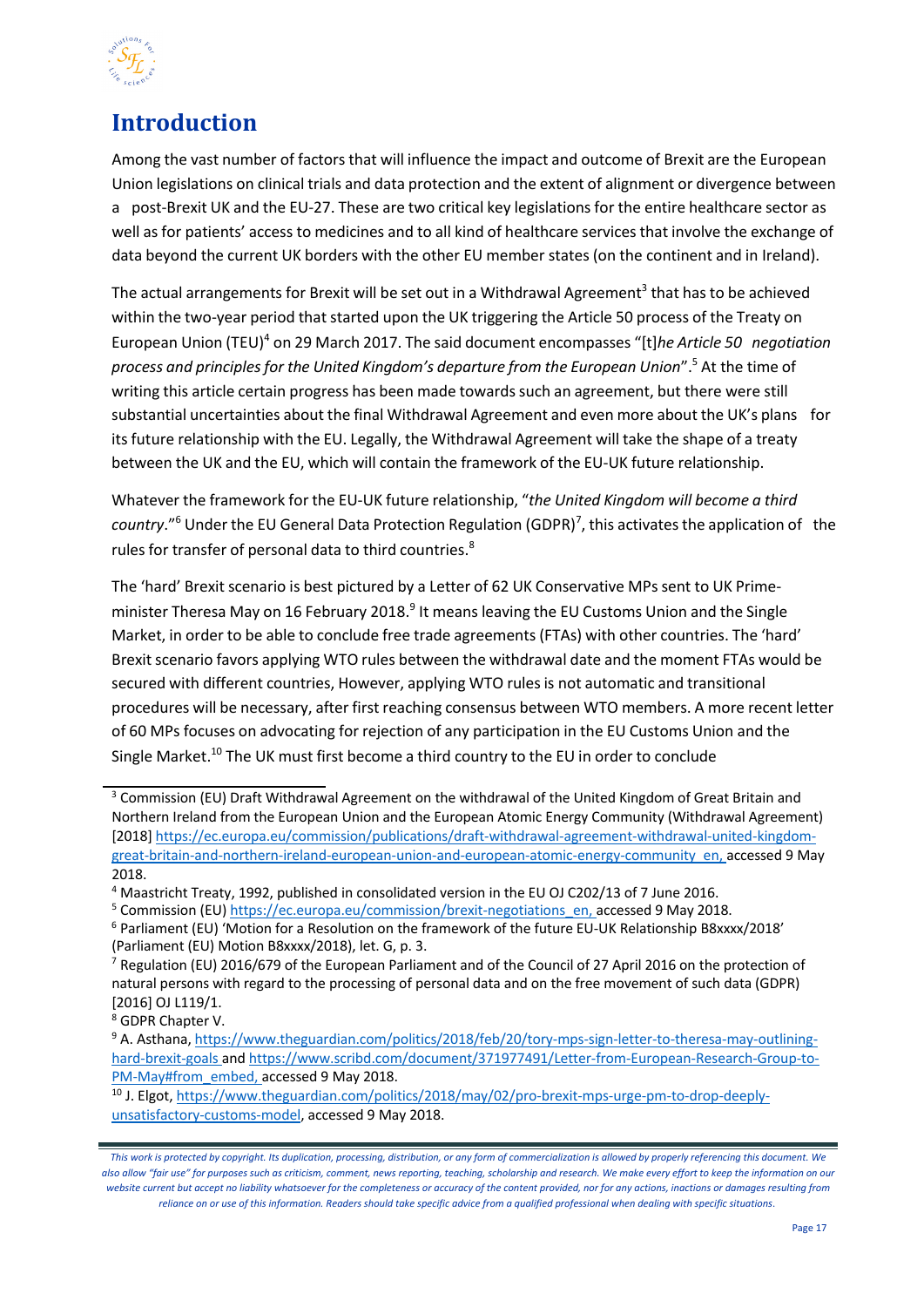

separate FTAs. However, any FTA is very unlikely to resemble membership-level rights to the EU for the UK or ensure its participation to the EU Single Market or even parts thereof.<sup>11</sup>

However, despite the many shades of Brexit (from hard to soft or even BINO<sup>12</sup>, from immediate to openend transition) and the posturing of the negotiators on both sides, it is considered very likely that the post- Brexit UK will have at least some sort of aligned legislation and policies with the EU in the fields of public health and data protection and privacy, considering the importance of the sector not only for the economy, but also for the healthcare of the entire population. In this context, one should consider the announcement of the European Parliament, that has to ratify any Withdrawal Agreement, briefly saying that it will only endorse a framework for the future EU-UK relationship if it ensures a level-playing field in public health and data protection (among other fields)<sup>13</sup>. More extensively, such a level-playing field amountsto "*the United Kingdom's continued adherence to the standards provided by international obligations and the Union'slegislation and policies*."<sup>14</sup>

This article aimsto provide a brief summary of currently relevant legislation on dealing with personal data throughout the life cycle of clinical trials, followed by a discussion on how different levels of divergence between legislation in post-Brexit UK and EU-27 can impact this field. The discussion is anchored around several core activities in clinical trials, including: collection of clinical data from trial subjects (triggering the relevance of discussing matters such as Informed Consent Forms, rights of the trial subjects and lawfulness of processing), disclosure of information (at differentstagesin the process of approval of medicines and subsequent potential EU-UK cooperation for purposes of clinical trials unified database<sup>15</sup>), and transfers of data outside the EU (from the EU or to the EU), be it at company level or in the context of obtaining EU approval of new medicines.

While this article does not aim at evaluating the level of regulatory alignment currently explored for the UK in relation to the EU, as this may significantly change, its goal is to explore the impact of different levels of divergence in the most relevant areas of health and privacy law.

The following Part B addresses questions related to "*Privacy Law in Clinical Trials Data Exchange*". Part A of our larger contribution addresses questions of "*Disclosure of Clinical Trials Data*". For ease of reading, Part A is shared with you in [a separate file.](http://www.sfl-services.com/news/Potential-Brexit-impact-on-the-conduct-of-clinical-trials)

<sup>&</sup>lt;sup>11</sup> Council (EU) (Art. 50) Guidelines for Brexit negotiations, EUCO XT 20004/17, Chapter IV, p. 8, para. 20 [2017] [http://www.consilium.europa.eu/en/press/press-releases/2017/04/29/euco-brexit-guidelines/,](http://www.consilium.europa.eu/en/press/press-releases/2017/04/29/euco-brexit-guidelines/) accessed 9 May 2018. <sup>12</sup> Brexit in Name Only.

<sup>13</sup> Parliament (EU) Motion B8xxxx/2018, n° 4, p. 4.

 $14$  Ibid.

<sup>&</sup>lt;sup>15</sup> The 'EU database', as defined by Regulation (EU) No 536/2014 of the European Parliament and of the Council of 16 April 2014 on clinical trials on medicinal products for human use, and repealing Directive 2001/20/EC (CTR) [2014] OJ L 158/1, Article 81.

*This work is protected by copyright. Its duplication, processing, distribution, or any form of commercialization is allowed by properly referencing this document. We also allow "fair use" for purposes such as criticism, comment, news reporting, teaching, scholarship and research. We make every effort to keep the information on our website current but accept no liability whatsoever for the completeness or accuracy of the content provided, nor for any actions, inactions or damages resulting from reliance on or use of this information. Readers should take specific advice from a qualified professional when dealing with specific situations*.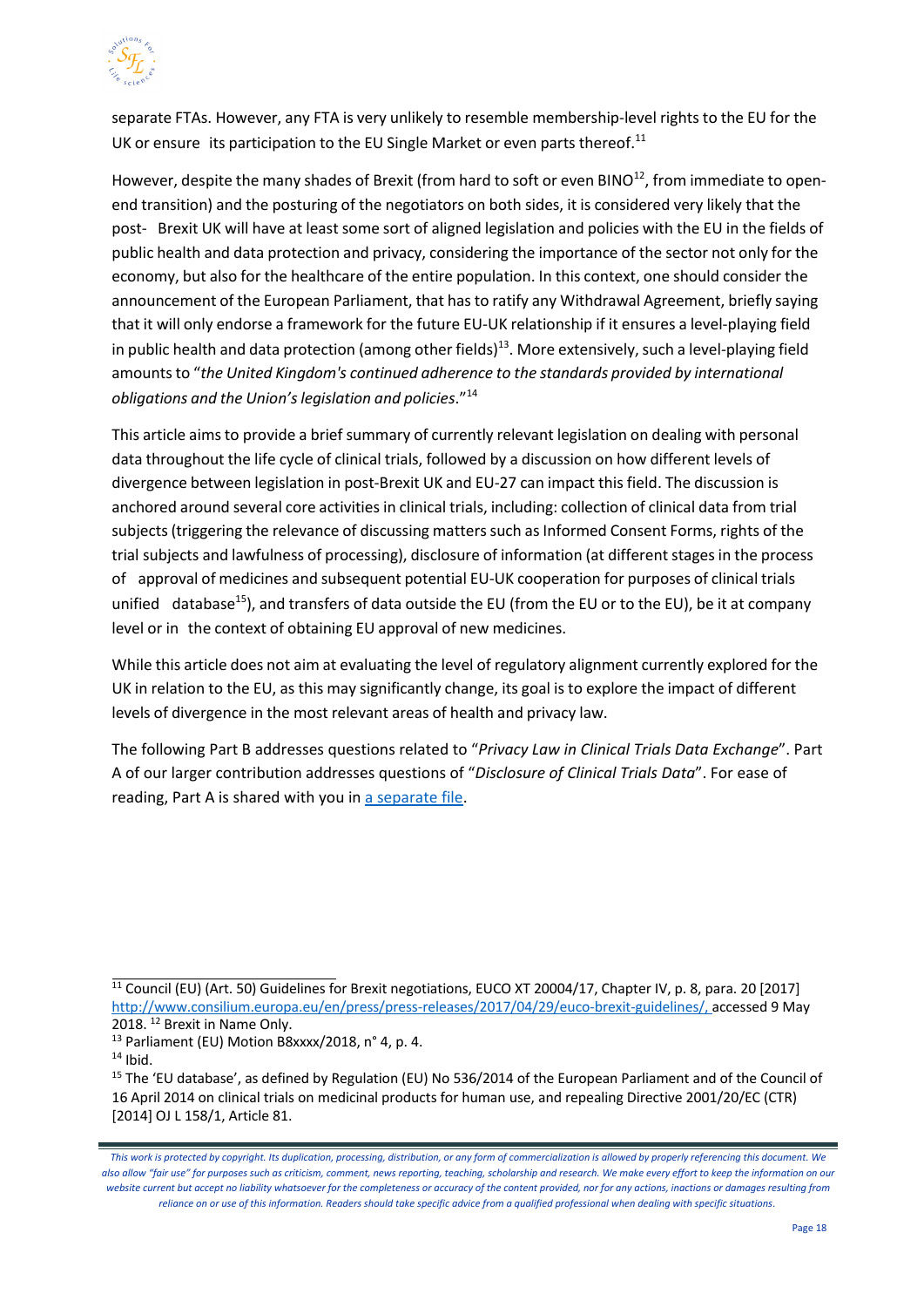

# **Part B. Privacy Law in Clinical Trials Data Exchange**

#### <span id="page-5-0"></span>**Section 1. Status quo: Health data in the context of EU privacy law**

The GDPR is in the process of being implemented in the UK through the Data Protection Bill. This makes most provisions of the GDPR relevant for the UK.

Several challenges have been raised in the pharma field by the upcoming GDPR and CTR. Among these challenges, are the legal basisfor processing the clinical research subjects' personal data; the transfers of data outside the EU; and new activities related to data protection, like the appointment of an EU representative for data protection purposes.

Under the GDPR, consent must be express, informed, unambiguous and freely given.<sup>[50](#page-5-1)</sup> It should also be given per purpose of processing.<sup>51</sup>

Traditionally, the consent to process personal data is gathered through the same ICFs that collect consent for participating in the clinical trial itself. Under the GDPR, it may not be possible to collect a valid consent in contexts where the consent is a *sine qua non* condition for the performance of an activity. In such a case, it would be an implicit consent. Whereas, one of the conditions of collected consent is that it must be express and freely given. In situations where consent is intrinsically linked to the performance of an activity, it is difficult to argue consent was freely given. Also, gathering consent for processing personal data for scientific research purposes may prove difficult because it may not be possible to clearly identify the exact purpose of processing from the outset of collecting the data. Thus, two alternatives are possible: either conceiving a particular dimension of consent in scientific research settings or use another legal basis for processing.

Recital 161 GDPR drawsthe inevitable and close connection between the CTR and the GDPR. It provides that *"*[f]*or the purpose of consenting to the participation in scientific research activitiesin clinical trials, the relevant provisions of the* [CTR]*should apply."*

Under the GDPR's Article 9(1), it is prohibited to process special categories of personal data, as defined above. Exceptionally, processing can be made either on the basis of the data subject's consent (as provided for in Article 9(2)(a)) or on the basis of the other legal grounds in Article 9(2)(b)-(j).

#### *Consent in clinical trials*

The CTR has a great impact on the GDPR and determines a particular read of the latter. Therefore, "consenting" under the GDPR is different in a clinical trial setting. While the rule is that consent should be given per purpose of processing, Recital 33 GDPR acknowledgesthat *"data subjectsshould be allowed to give their consent to certain areas of scientific research when in keeping with recognized ethical standardsfor scientific research."* The Recital further providesthat it should be ensured that consent can be given only to certain research areas or to parts of research projects.

Are the GDPR conditions for consent fulfilled if the data processor intends to switch to another legal

<span id="page-5-1"></span><sup>&</sup>lt;sup>50</sup> GDPR, Article 4(11).

<span id="page-5-2"></span><sup>51</sup> GDPR, Article 9(2)(a).

*This work is protected by copyright. Its duplication, processing, distribution, or any form of commercialization is allowed by properly referencing this document. We also allow "fair use" for purposes such as criticism, comment, news reporting, teaching, scholarship and research. We make every effort to keep the information on our website current but accept no liability whatsoever for the completeness or accuracy of the content provided, nor for any actions, inactions or damages resulting from reliance on or use of this information. Readers should take specific advice from a qualified professional when dealing with specific situations*.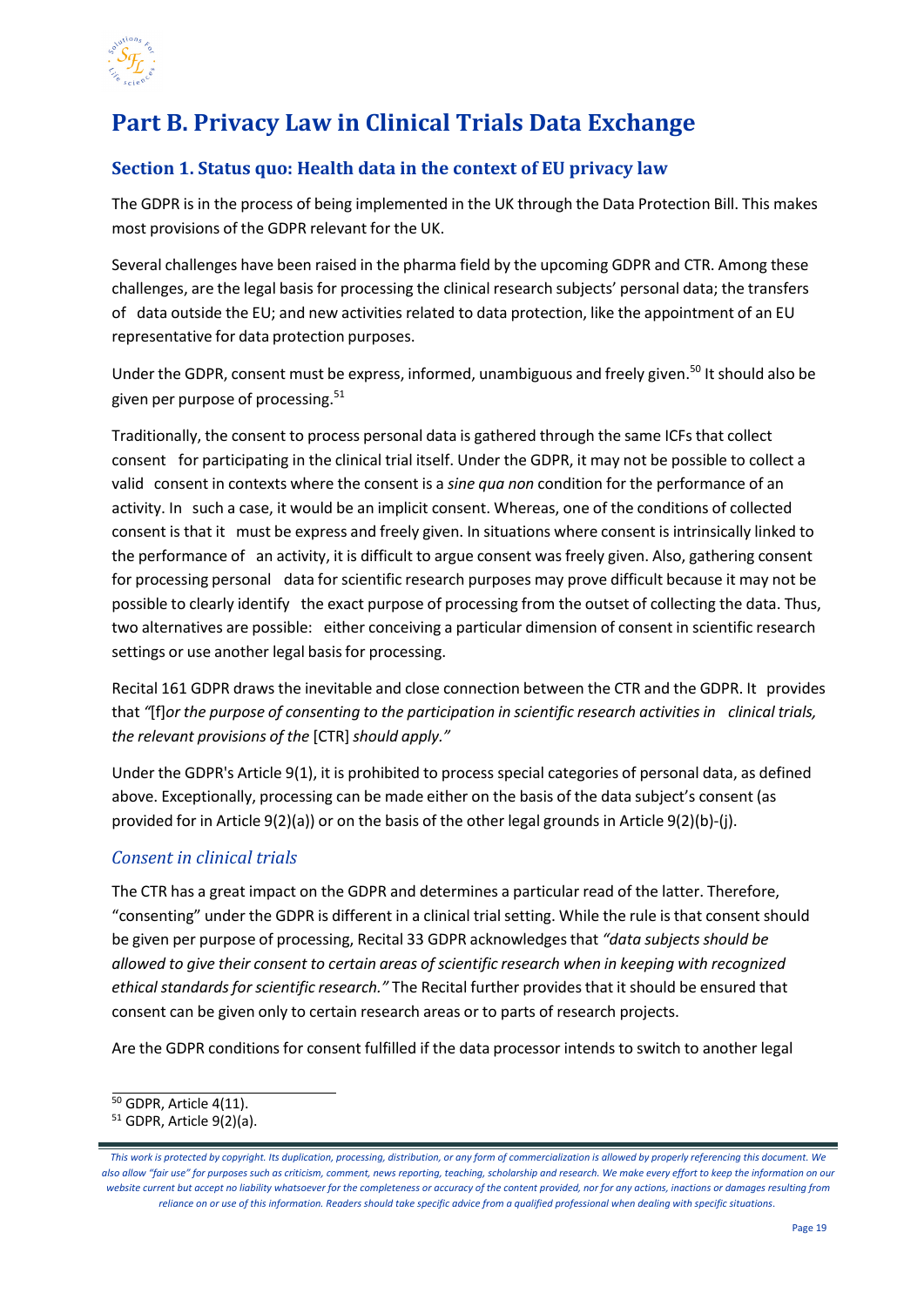

basis for processing, in case the data subject withdraws consent?<sup>52</sup> In a clarifying attempt, the GDPR provides that "c*onsent should not be regarded as freely given if the data subject has no genuine or free choice or is unable to refuse or withdraw consent without detriment*".[53](#page-6-1) In the scenario that the data controller or the data processor use scientific research purposes as the legal basis for processing after withdrawal of consent, then withdrawing consent did not effectively produce the effect intended by the data subject. In other words, giving or withdrawing consent did not reflect a "genuine choice" of the data subject eventually. This raises serious doubts on whether consent was freely given in the first place, in the light of Recital 42 quoted above. Asking for a person's consent in a situation where processing could anyway be based on another legal ground, "*could be considered as misleading or inherently unfair*"[.54](#page-6-2)

However, the situation is not the same if, in the course of the processing activities, there is a change in circumstances which subsequently justifies further processing for different reasons, i.e. on a new legal basis.

In any event, the UK data protection agency – the Information Commissioner's Office ("ICO") issued guidance on consent which suggests that consent and another legal basis may be used simultaneously as the basis for lawful processing.<sup>55</sup> This practice may be adopted in other EU member states too.

From a practical perspective, the ICF may specify that in case of withdrawal of consent, "*processing of the subject's data may continue as needed to preserve the integrity of the research under the scientific research basisfor processing*"[.56](#page-6-4)

#### *Legal basis for processing other than consent*

When read in its entirety, the GDPR displays consent as a very complex tool. It may thus be necessary to look for other grounds for processing, like:

- (i) protecting the vital interests of the data subject or of another natural person, whereby 'vital interests' could mean a "life or death" situation<sup>57</sup>
- (ii) reasons of public interest in the area of public health, e.g. to take measures for the quality and safety of health care and of medicinal products<sup>[58](#page-6-6)</sup>
- (iii) scientific research purposes<sup>59</sup>, archiving or statistical purposes<sup>[60](#page-7-1)</sup>

 $60$  GDPR, Article 9 (2)(j). A situation which is considered to be in the legitimate interest of the controller/processor.

<span id="page-6-0"></span><sup>52</sup> Barnes M and others, '*Reconciling Personal Data Consent Practices in Clinical Trials with the EU General Data Protection Regulation'* [2017] 16 MRLR 18, 09/20/2017, p. 3.

<span id="page-6-1"></span><sup>53</sup> GDPR, Recital 42. Furthermore, WP29 explains in their Guidelines on consent that "*consent can only be valid if the data subject is able to exercise a real choice, and there is no risk of deception, intimidation, coercion or significant negative consequences (e.g. substantial extra costs) if he/she does not consent. Consent will not be free in cases where there is any element of compulsion, pressure or inability to exercise free will*" (17/EN/WP259, p. 8). <sup>54</sup> WP29, 'Opinion 15/2001 on the definition of consent' [2011] 01197/11/EN WP187, p. 13. The remark is still valid, even if provided under the past legislation because the consent's characteristic in cause.

<span id="page-6-3"></span><span id="page-6-2"></span><sup>55</sup> ICO, Consultation on GDPR Consent Guidance, started 2 March 2017 and ended 31 March 2017.

<span id="page-6-4"></span><sup>56</sup> Barnes (n 52), p. 4.

<span id="page-6-5"></span><sup>57</sup> GDPR, Article 9(2)(c).

<span id="page-6-6"></span><sup>&</sup>lt;sup>58</sup> GDPR, Article 9(2)(i). A situation which is considered to be in the legitimate interest of the controller/processor. 59 "scientific research purposes" should be interpreted in a broad manner, including technological development and demonstration, fundamental research, applied research, etc. (GDPR, Recital 159)

*This work is protected by copyright. Its duplication, processing, distribution, or any form of commercialization is allowed by properly referencing this document. We also allow "fair use" for purposes such as criticism, comment, news reporting, teaching, scholarship and research. We make every effort to keep the information on our website current but accept no liability whatsoever for the completeness or accuracy of the content provided, nor for any actions, inactions or damages resulting from reliance on or use of this information. Readers should take specific advice from a qualified professional when dealing with specific situations*.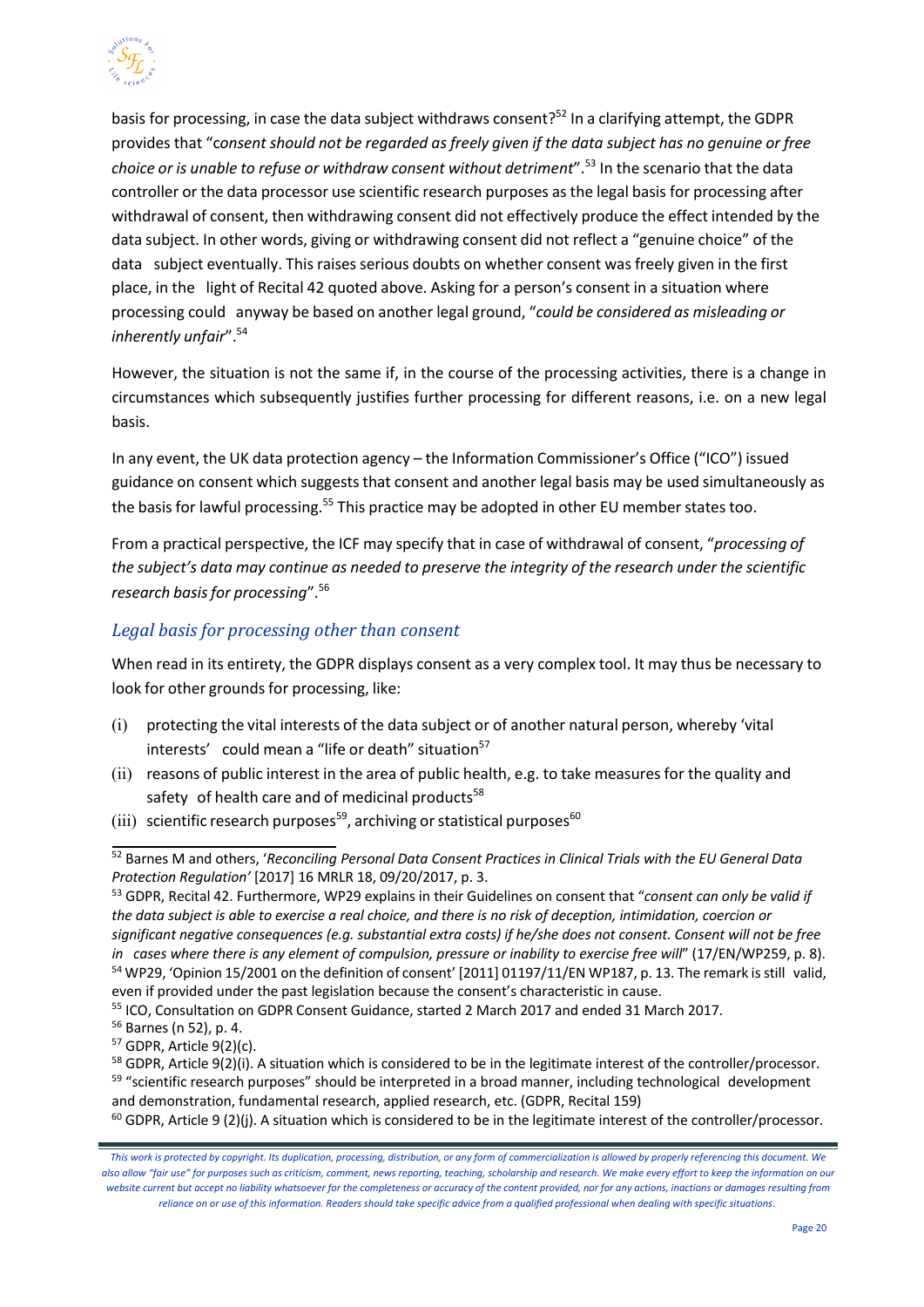

Processing for scientific research purposes, as provided for in Article 9(2)(j) of the GDPR, may be possible only under certain conditions further provided by member states. It is yet unclear, but one such condition may be the pre-existence of consent to the processing, consent which, for various reasons, is not valid anymore, but, the particular context of the processing requires further use of the data. For instance, one can imagine the situation whereby a trial subject gives its consent to the processing of his medical data at the beginning of the clinical trial, but later withdraws it. In this case, the withdrawal of consent cannot be without limitations, because it would affect the efficacy of the trial data collected and its further use. In this case, continuous use of the data may potentially be done on the basis of this letter 'j'.

In any event, processing under Article 9(2)(j) must be accompanied by appropriate safeguards, as provided in Article 89 of the GDPR. If safeguards are in place, then member state law may provide for derogations in the field of data subjects rights. In particular, the rights of access, to rectification, to restriction of processing, or to object can be restricted if "*such rights are likely to render impossible or seriously impair the achievement of the specific purposes, and such derogations are necessary for the fulfillment of those purposes.*"[61](#page-7-2) The provisionsin the national law must also ensure that the derogations are "proportionate to the aim pursued, respect the essence of the right to data protection and provide for *suitable and specific measures to safeguard the fundamental rights and the interests of the data subject*."[62](#page-7-3)

The right to be forgotten has a limited enforcement in scientific pursuits. Nonetheless, it cannot be waived in the ICF.

Some<sup>[63](#page-7-4)</sup> asked whether it is necessary to first have a legislation interpreting Article 89(1) – i.e. what is the 'public interest' hereunder and what are the 'appropriate safeguards' – before being able to rely on the 'public interest' ground in Article 9(2)(j). This interpretation is likely a matter left to the member states to decide.

#### *Transfers of data outside the EU*

Transfers of personal data to third countries from the EU are possible based on one of the meanslaid down in Chapter V GDPR and as acknowledged by the Commission in its Notice to Stakeholders<sup>64</sup>. There are four ways to accomplish it:

- pursuant to an adequacy decision
- subject to appropriate safeguards, being:
	- standard data protection clauses (SDPCs)
	- o binding corporate rules(BCRs)

<span id="page-7-0"></span><sup>&</sup>lt;sup>59</sup> The "scientific research purposes" should be interpreted in a broad manner, including for example technological development and demonstration, fundamental research, applied research and privately funded research, studies conducted in the public interest in the area of public health. (GDPR, Recital 159)

<span id="page-7-1"></span> $60$  GDPR, Article 9 (2)(j). This is also a situation which is considered to be in the legitimate interest of the data controller / data processor.

<span id="page-7-4"></span><span id="page-7-3"></span><span id="page-7-2"></span> $61$  GDPR, Article 89(2).  $62$  GDPR, Article 9(2)(j).  $63$  Barnes (n 52), p. 2.

<span id="page-7-5"></span><sup>&</sup>lt;sup>64</sup> Commission (EU), 'Notice to Stakeholders, Withdrawal of the United Kingdom from the Union and EU rules in the field of data protection' 9 January 2018.

*This work is protected by copyright. Its duplication, processing, distribution, or any form of commercialization is allowed by properly referencing this document. We also allow "fair use" for purposes such as criticism, comment, news reporting, teaching, scholarship and research. We make every effort to keep the information on our website current but accept no liability whatsoever for the completeness or accuracy of the content provided, nor for any actions, inactions or damages resulting from reliance on or use of this information. Readers should take specific advice from a qualified professional when dealing with specific situations*.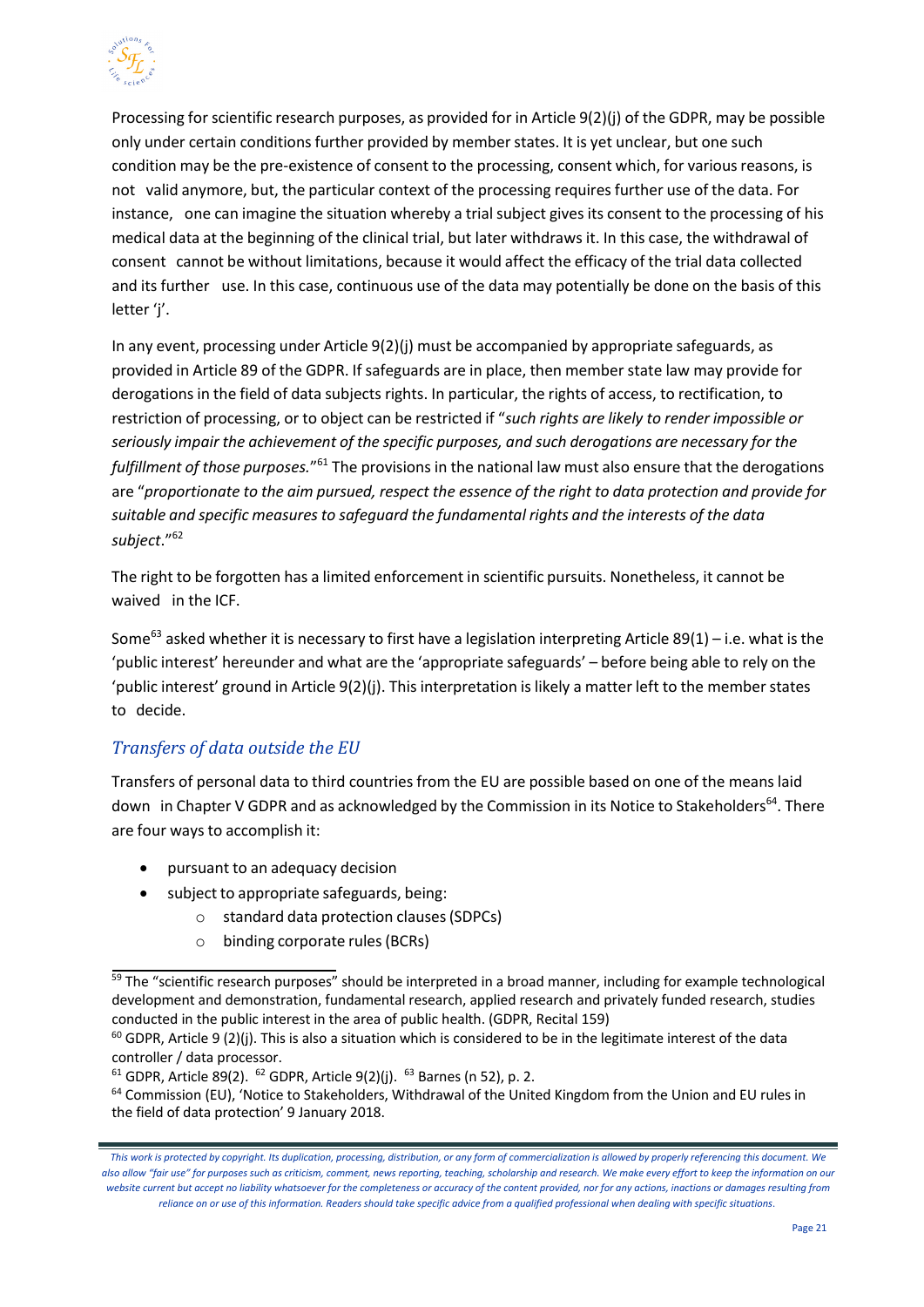

- o approved Codes of Conduct
- $o$  approved certification mechanisms.
- $\bullet$  under specific derogations<sup>[65](#page-8-0)</sup>
- $\bullet$  in a special case for non-repetitive transfers<sup>[66](#page-8-1)</sup>

BCRs are meant to approve transfers within a group of companies, outside and inside EEA. These "appropriate safeguards" ensure lawful transfers either (a) within a group of companies which are placed outside EEA or in a country which is not on the EU adequacy list or (b) outside and inside EEA, as well as to countries on the EU adequacy list.

The transfers based on SDPCs and BCRs are not subject to approval on a case by case basis by a supervisory authority. The reason is that SDPCs are issued by the competent authorities themselves and BCRs must be approved by the competent authorities prior to being used. If, among the possible safeguards, SPDCs are used, it is essential not to amend or change them in any way, and instead leave them exactly as issued by the EU Commission.

The Codes of Conduct and the certification mechanisms are new tools for transfers to third countries, "*entailing binding commitments by the controllers and the processorsreceiving the data in the third country.*"[67](#page-8-2)

#### *The special case for non-repetitive transfers*

It may be used if several conditions are complied with: (i) the transfer is not repetitive, (ii) it concerns a limited number of data subjects<sup>68</sup>, (iii) it is necessary for the purposes of compelling legitimate interests pursued by the controller which are not overridden by the interests or rights and freedoms of the data subject and (iv) after assessing all the circumstances, the controller has provided suitable safeguards with regard to the protection of personal data.<sup>[69](#page-8-4)</sup>

With reference to the third condition, Recital 113 GDPR points out that "*for scientific or historical research purposes or statistical purposes, the legitimate expectations of society for an increase of knowledge should be taken into consideration*." Then, Recital 159 underlinesthe relevance of the Union's objective to achieve a European Research Area.<sup>[70](#page-8-5)</sup> It can thus be inferred that the legitimate interests of scientific advancements should not be understated vis-a-vis private interests.

The controller should inform the supervisory authority and the data subject about the transfer, as well as about the compelling legitimate interests pursued. $71$ 

<span id="page-8-0"></span> $65$  GDPR Article 49(1).

<span id="page-8-1"></span> $66$  Ibid.

<span id="page-8-2"></span><sup>67</sup> Commission (EU) (n 64).

<span id="page-8-3"></span><sup>&</sup>lt;sup>68</sup> However, what a «limited» number of data subject means is not clearly defined, neither in the body of the GDPR, nor in its recitals.

<span id="page-8-4"></span><sup>&</sup>lt;sup>69</sup> GDPR Article 49(1).

<span id="page-8-5"></span> $70$  As further provided in the EC Treaty (Treaty of Rome, as amended), Article 179(1).

<span id="page-8-6"></span><sup>71</sup> GDPR Recital 113.

*This work is protected by copyright. Its duplication, processing, distribution, or any form of commercialization is allowed by properly referencing this document. We also allow "fair use" for purposes such as criticism, comment, news reporting, teaching, scholarship and research. We make every effort to keep the information on our website current but accept no liability whatsoever for the completeness or accuracy of the content provided, nor for any actions, inactions or damages resulting from reliance on or use of this information. Readers should take specific advice from a qualified professional when dealing with specific situations*.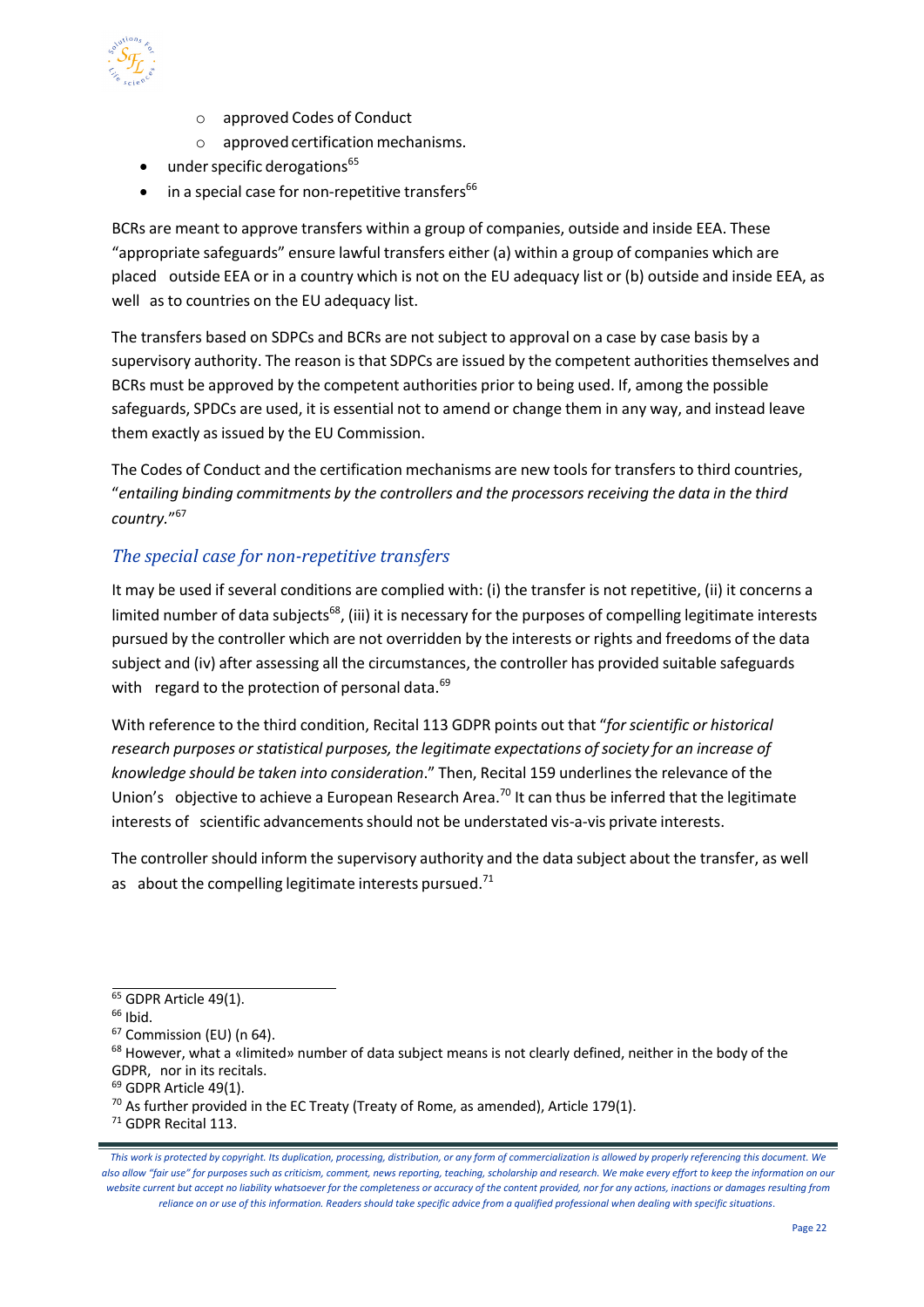

#### *The EU representative for data protection*

When it is necessary to appoint an EU representative, sponsors are often tempted to appoint their EU Clinical Research Organization (CRO) astheir EU representative. This is of course possible, but then the CRO might prefer, for organizational purposes, to act as EU representative only for the clinical trialsit conductsitself. But can a sponsor have a representative only for one clinical trial? Rather not. According to Article 27 GDPR, the EU representative is appointed for *all* the processing activities in the EU.[72](#page-9-1) Such role can be taken up by a legal or a natural person established in a member state.<sup>[73](#page-9-2)</sup> The member state in which the representative is established is not irrelevant as it must be in a member state where the data subjects are.<sup>[74](#page-9-3)</sup> As the appointment of the representative is for the EU and the representative must ensure timely communication with the competent supervisory authorities, translation services may facilitate the communication with the competent supervisory authorities where the representative is not multilingual.

#### <span id="page-9-0"></span>**Section 2. Brexit impact: Privacy law in the UK**

The section addressesthe GDPR impact in the UK depending on whether the UK closely aligns with the EU or whether it rather distances itself.

The areasleft unharmonized by the GDPR leave room for maneuver for the EU member states. The GDPR contains around fifty situations where member states can passlaws, because of the distinct national criminal laws. These are called member states flex provisions. Recitals will thus be used by national courts to interpret the GDPR. How might the UK use this?

Supporters of a 'hard' Brexit plead for full regulatory autonomy of the UK, which will create just the necessary context to diverge from the GDPR significantly, not only in the 50 or so member states flex provisions in the GDPR. But a high degree of divergence would hinder potential data transfers between the EU and the UK.

A 'soft' Brexit scenario would amount to a high degree of alignment of UK law to EU law. It would be achieved if the GDPR is closely implemented in UK law.

The interaction of the GDPR with health law impacts the post-Brexit UK in the sense that transfers of data will be possible in the regulated ways presented in Section 1 above. After Brexit, the biggest unknown factor comes from the upcoming CTR, and not from the GDPR. While the GDPR is already being implemented into UK law, the CTR only becomes applicable in the EU after the withdrawal date<sup>75</sup>. In this context, assuming that trial data might need to be communicated to EU partners or to EU authorities when, for example, seeking medicines approval, then transfers of personal data, *in casu* health data, will also need to respect the high requirements of EU law, i.e. the GDPR.

<span id="page-9-1"></span> $\frac{72}{2}$  Once appointed, the EU representative of a sponsor automatically fulfills this function for all the clinical trials undertaken by the sponsor in the EU, and not only for the clinical trials conducted by the CRO in question. <sup>73</sup> GDPR Article 4(17),

<span id="page-9-3"></span><span id="page-9-2"></span><sup>74</sup> GDPR Article 27(3).

<span id="page-9-4"></span><sup>75</sup> 30 March 2019.

*This work is protected by copyright. Its duplication, processing, distribution, or any form of commercialization is allowed by properly referencing this document. We also allow "fair use" for purposes such as criticism, comment, news reporting, teaching, scholarship and research. We make every effort to keep the information on our website current but accept no liability whatsoever for the completeness or accuracy of the content provided, nor for any actions, inactions or damages resulting from reliance on or use of this information. Readers should take specific advice from a qualified professional when dealing with specific situations*.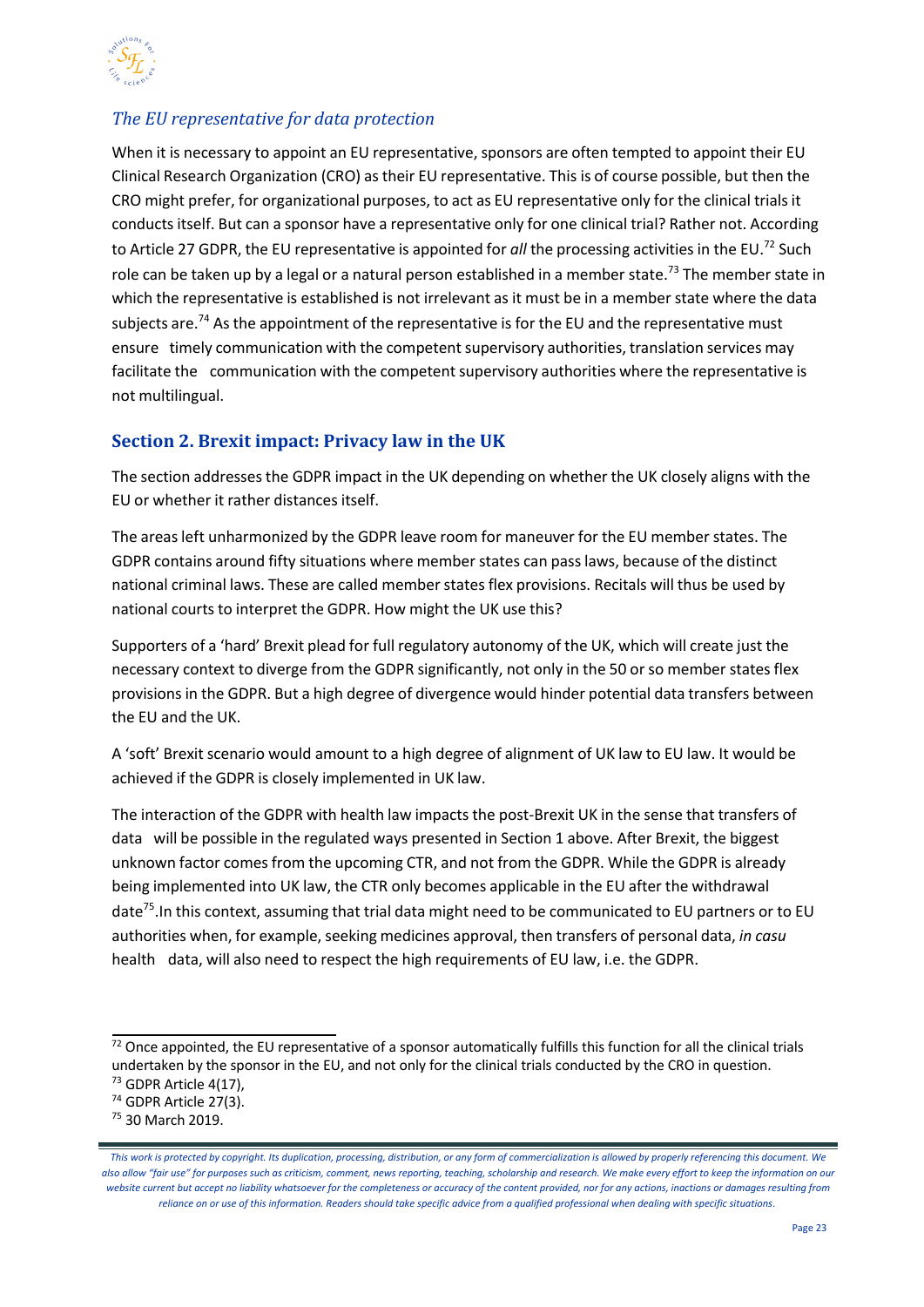

#### *'EU retained law'*

The current proposal of the UK Government is to leave aside the Charter of Fundamental Rights<sup>[76](#page-10-0)</sup> from the "EU retained law" after Brexit.<sup>77</sup> This fact raises concerns in terms of showing regulatory equivalence with the EU standards, which is absolutely necessary for continuous cooperation between the EU and the UK after Brexit. Moreover, adopting a selective (also referred to as "cherry-picking") system in defining the "EU retained law" creates further inconsistency and confusion: the ECJ often refers to Articles 7 and 8 (right to privacy and right to data protection) of the Charter in taking its decisions interpreting EU data protection law. While the EU makesit clear in its withdrawal negotiations that the ECJ remains central and also the highest judicial authority in matters of interpretation and application of EU law, it would be difficult, if not impossible, to leave aside legal instruments which are essential to the ECJ activity. Instead of the references to the Charter of Fundamental Rights, "*underlying rights and principles will be carried forward and will be substitute reference pointsin pre-Brexit case-law referring to the Charter*"[.78](#page-10-2)

Data and information received by the UK from EU-27 member states before the withdrawal date shall continue to be protected in accordance with the provisions in Union law restricting the use or access to such data and information applicable on the withdrawal date.<sup>[79](#page-10-3)</sup> In this category fall also the rules concerning regulatory data protection of pre-clinical, clinical, and toxicological (human health and environment) studies as well as other data submitted in accordance with applicable Union law.<sup>[80](#page-10-4)</sup>

#### *Adequacy decision for data protection purposes by the EU – how likely?*

The EU officially declared it is prepared to support a smooth and timely mechanism for data transfers with the UK after Brexit: "[i]*n the light of the importance of data flows in several components of the future relationship, […] personal data, protection should be governed by Union rules on adequacy with a view to ensuring a level of protection essentially equivalent to that of the Union.*"[81](#page-10-5)

At the time of writing this paper, the UK Government has also announced in an official position paper<sup>[82](#page-10-6)</sup> that "*the UK's domestic data protection rules will be aligned with the EU data protection framework*" on the withdrawal date. The Data [Protection](https://services.parliament.uk/bills/2017-19/dataprotection.html) Bill 2017-19 is the developing means to bring the GDPR into UK law before the Brexit.

This is important in order to infer the extension to which the EU will have the ground prepared for issuing an adequacy decision for the UK for GDPR purposes. In fact, the above-mentioned position

[partnership-](https://www.gov.uk/government/publications/the-exchange-and-protection-of-personal-data-a-future-partnership-)[paper](https://www.gov.uk/government/publications/the-exchange-and-protection-of-personal-data-a-future-partnership-paper) accessed 9 May 2018.

<span id="page-10-0"></span> $\frac{76}{6}$  Charter of Fundamental Rights of the European Union (the Charter) [2000] OJ C364/1.

<span id="page-10-1"></span> $77$  Considering the definition of "Union law" in Withdrawal Agreement, Article 2(b)(i).

<span id="page-10-2"></span><sup>78</sup>House of Commons, Briefing Paper n° 7838, 10 October 2017, p. 4.

<span id="page-10-3"></span><sup>&</sup>lt;sup>79</sup> Withdrawal Agreement, Articles 67, 69.

<span id="page-10-4"></span><sup>80</sup> Commission (EU) Task Force for the Preparation and Conduct of the Negotiations with the United Kingdom under Article 50 TEU, 'Position paper on the Use of Data and Protection of Information Obtained or Processed before the withdrawal date' [2017], p. 4.

<span id="page-10-5"></span><sup>81</sup> Council (EU), (Art. 50) Draft Guidelines EUCO XT 20001/18, 23 March 2018, p. 6, para. 14.

<span id="page-10-6"></span> $82$  UK Government 'The exchange and protection of personal data. A future partnership paper', 24 August 2017, n° [2 https://www.gov.uk/government/publications/the-exchange-and-protection-of-personal-data-a-future-](https://www.gov.uk/government/publications/the-exchange-and-protection-of-personal-data-a-future-partnership-)

*This work is protected by copyright. Its duplication, processing, distribution, or any form of commercialization is allowed by properly referencing this document. We also allow "fair use" for purposes such as criticism, comment, news reporting, teaching, scholarship and research. We make every effort to keep the information on our website current but accept no liability whatsoever for the completeness or accuracy of the content provided, nor for any actions, inactions or damages resulting from reliance on or use of this information. Readers should take specific advice from a qualified professional when dealing with specific situations*.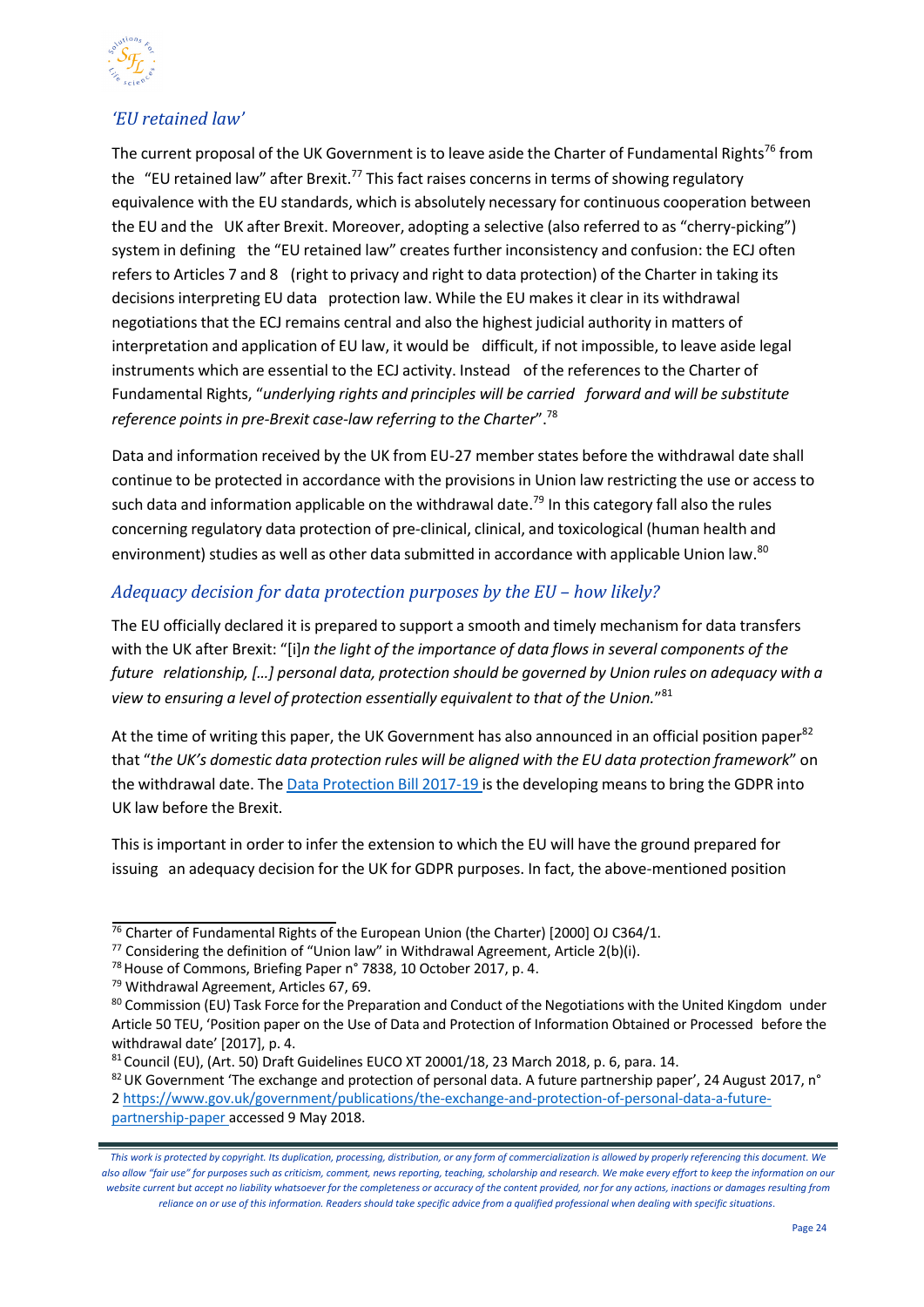

paper confirmsthe UK'sintention to submit to the negotiating table "*a model for exchanging and protecting personal data, which could build on the existing adequacy model*"[83.](#page-11-0)

However, the decisions on equivalence are "*always of unilateral nature*"[84](#page-11-1) so that the decision fully rests with the EU. From the EU side, the Parliament underlined that an adequacy decision would be "*the preferred and securest option*"[85.](#page-11-2)

The most optimistic scenario isthat the European Commission issues an adequacy decision with regard to the UK. However, upon interpellation by the House of Lords Select Committee, a UK academic and lawyer on data protection points out that adequacy decisions are issued by the European Commission with respect to third countries.<sup>86</sup> Only after becoming a third country, would the legislative process for issuing the adequacy decision begin at the EU. Any legislative process is more formal and virtually lengthier than negotiations that might lead to an expedite and informal decision. But when it comes to an adequacy decision, the ability to make a choice between these two is not really the reality. An adequacy decision in itself needs to follow an orderly legislative process.

With the UK Data Protection Bill yet to be passed as an Act of Parliament, maybe the UK delivers just what is needed in order to obtain the adequacy decision. But, if the adequacy decision will depend upon a lengthy legislative process, then the UK companies will need to familiarize themselves with the other ways of transferring data from the EU to third countries, e.g. BCRs, SDPCs etc.

In consultations undertaken recently by the British-Swiss Chamber of Commerce, stakeholders underlined that the business world should start preparing for Brexit assuming a worst-case scenario. That is, the event that no adequacy decisions exist.<sup>[87](#page-11-4)</sup>

#### *The recent US Cloud Act*

One factor that could influence the adequacy decision are the recent developmentsin the US with respect to privacy law. They are also relevant in the context of the GDPR application. A bill on data protection has just been annexed to the US Budget for approval – the US Cloud Act. Thus, the bill did not pass through Parliament and not even the US President can veto it without hampering the entire US budget for next year.

The US Cloud Act is at the other extreme of the GDPR. It enables transmission of personal data from one company to another, without the prior consent of the data subject. An opposition can be filed by the company asked to do this, if two conditions are fulfilled: (i) the personal data belongs to a foreign citizen (i.e. not US citizen, US resident or US registered company) and (ii) the disclosure would break the law of the country where the data is stored.

In this sense, if the UK decides to align its legislation to the US Cloud Act, it can potentially impact an

<span id="page-11-0"></span><sup>83</sup> Idem. n° 4.

<span id="page-11-1"></span><sup>84</sup> Parliament (EU) Motion B8xxxx/2018, n° 17, p. 7.

<span id="page-11-2"></span><sup>85</sup> Idem. n° 29, p. 8.

<span id="page-11-3"></span><sup>86</sup> UK House of Commons, Briefing paper n° 7838, 10 October 2017, p. 11.

<span id="page-11-4"></span><sup>87</sup> British-Swiss Chamber of Commerce,' Brexit White Paper' [2018], p. 9.

*This work is protected by copyright. Its duplication, processing, distribution, or any form of commercialization is allowed by properly referencing this document. We also allow "fair use" for purposes such as criticism, comment, news reporting, teaching, scholarship and research. We make every effort to keep the information on our website current but accept no liability whatsoever for the completeness or accuracy of the content provided, nor for any actions, inactions or damages resulting from reliance on or use of this information. Readers should take specific advice from a qualified professional when dealing with specific situations*.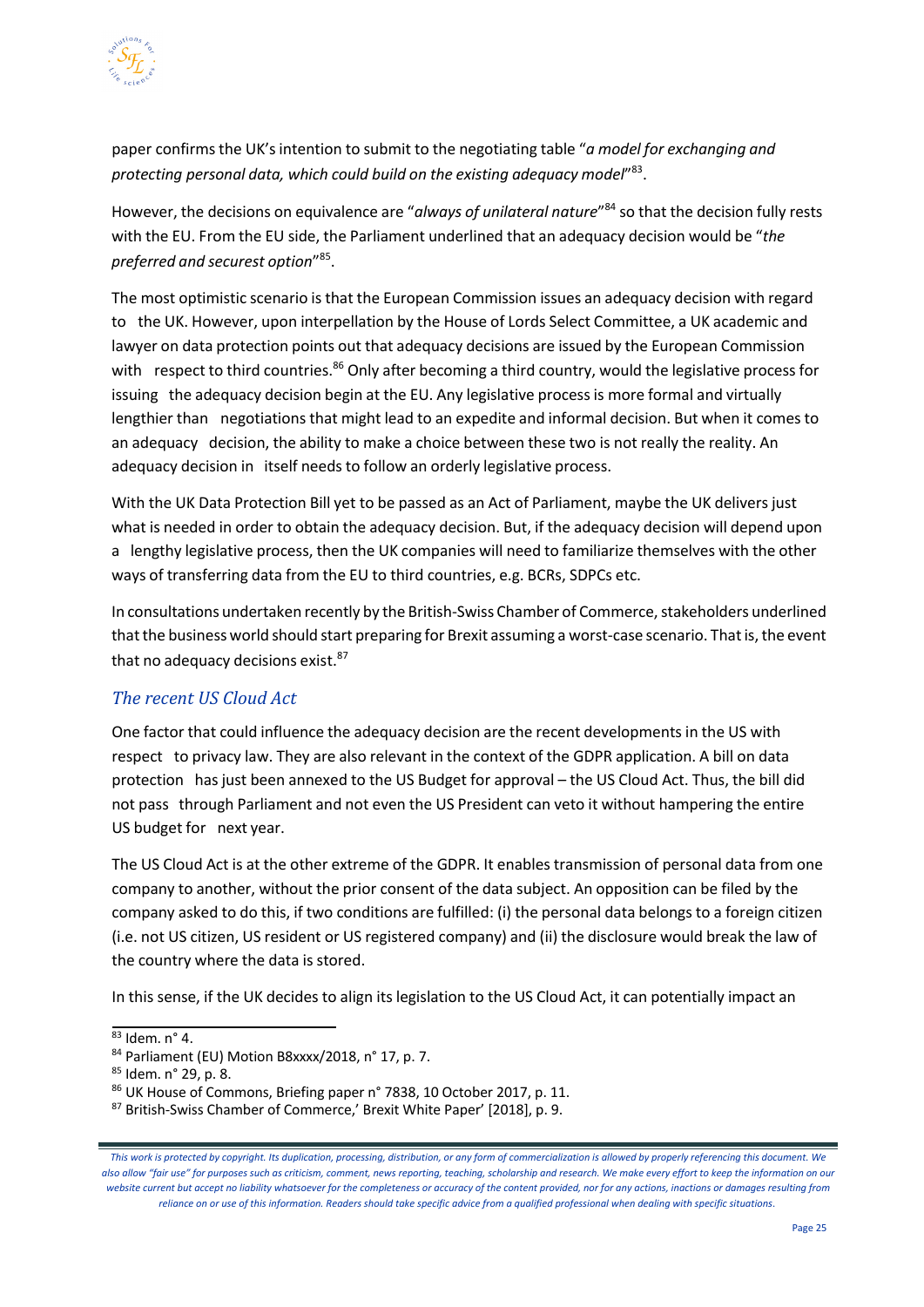

adequacy decision of the EU Commission with respect to the UK.

However, the bill is drafted in such a way that exceptions can only be made under very narrow conditions. The US Cloud Act also pushes for quick negotiations by the US President to conclude bilateral agreements with third countries that would overrule the 'jus loci' principle (these bilateral agreements should disregard the legal principle providing that the applicable law is that of the country where data is stored). Priority in the negotiations have the UK and Australia. Assuming that the UK concludes such an agreement with the US, what are the chances that it is still granted an adequacy decision by the EU?

Probably very little. An approach close to the US Cloud Act means insignificant data protection under EU standards.

#### *Confidentiality measures and secondary uses of personal data*

One determinant of being granted an adequacy decision is the way a country deals with personal data. Apart from the use by governmental agencies, patients' personal and medical data issued from clinical trials might also be used for research (studying efficacy of medicines and equipment, monitoring adverse drug reactions), or for building databases (e.g. disease registers). Secondary uses of personal data, such as analysis, audit and research claim particular attention to "*the publication or otherwise disclosure*"[88](#page-12-0) of such data. Here, special conditions need to be complied with and strictly regulated under the GDPR and the post-Brexit UK might not be able to avoid these requirements. If "further processing" of the data is allowed in the interest of scientific research, it should not be paving the way for collecting data for purposes unknown to the data subject.

Then, records in clinical trials are relevant because they generate questions like: how long does data need to be kept before and after the approval of the medicine? In what format? Pseudonymized? Provided that under the GDPR, pseudonymized data is now considered personal data which falls under the data protection requirements, a new question arisesin connection with ongoing clinical trials: to what extent is the GDPR a game-changer?

In terms of confidentiality requirements, pseudonymization is about balancing the aim to protect personal data with the need to efficiently use the data obtained from clinical trials. On the one hand, unnecessary information about a trial subject, like its name, should not be shared with all the persons involved in conducting the clinical trial, e.g. the sponsor, who only needs aggregate reports. On the other hand, the treating physician needs to be able to link the reporting of an adverse event to one or the other among its patients. It is also necessary to monitor the effects of the medicine even after approval of the medicine.

Consequently, pseudonymized data can be used in virtually all kinds of clinical trials. Thus, the GDPR will find its applicability because of the processing of pseudonymized data.

This is all the more so in developing gene targeted therapies. When working with genetic data, the activity will alwaysfall under the scope of the GDPR, because anonymization is never an option.

<span id="page-12-0"></span><sup>88</sup> GDPR, Recital 159.

*This work is protected by copyright. Its duplication, processing, distribution, or any form of commercialization is allowed by properly referencing this document. We also allow "fair use" for purposes such as criticism, comment, news reporting, teaching, scholarship and research. We make every effort to keep the information on our website current but accept no liability whatsoever for the completeness or accuracy of the content provided, nor for any actions, inactions or damages resulting from reliance on or use of this information. Readers should take specific advice from a qualified professional when dealing with specific situations*.